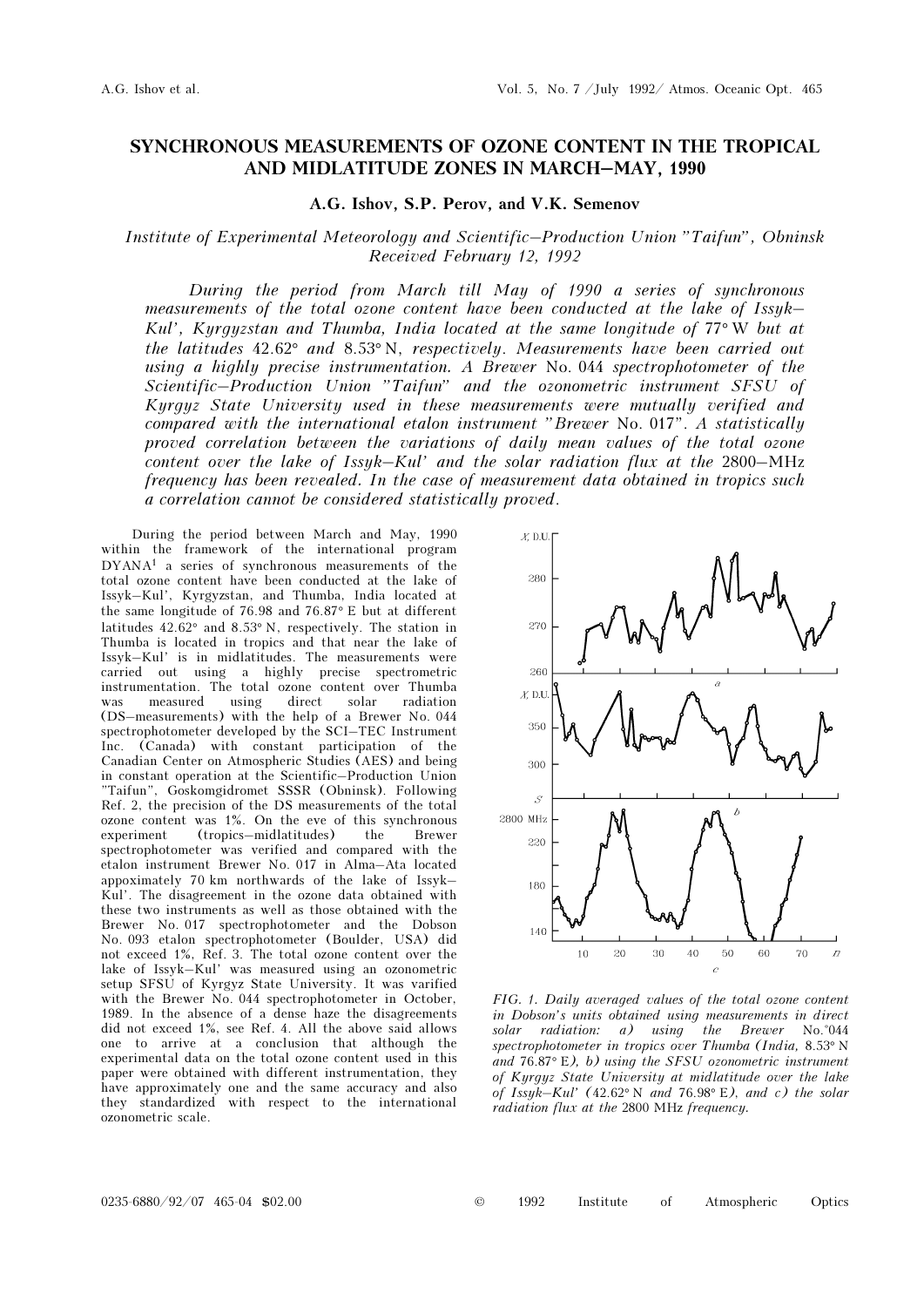Depicted in Figs.  $1a$ ,  $b$ , and  $c$  are the plots of daily average values of the total ozone content over Thumba, the lake of Issyk–Kul' and a plot of solar radiation flux at the 2800 MHz frequency, respectively. On the abscissa the value  $n = 10$  relates to March 14, 1990,  $n = 20$  to March 24, 1990,  $n = 30$  April 3, 1990, etc. The values of the solar radiation flux have two maxima at  $n_1 = 18$  and  $n_2 = 47$  and three minima at  $n_3 = 7$ ,  $n_4 = 36$ , and  $n_5 = 61$ at 2800 MHz during the period from March till May, 1990. Since  $n_2 - n_1 = 29$ ,  $n_4 - n_3 = 29$ ,  $n_5 - n_4 = 25$ , and  $n_5 - n_3 = 54$ , we can assume that the presence of the aforementioned extrema is due to the known 27–day variations in solar activity.

Qualitative analysis of the data presented in Fig. 1 allows one to believe that the total ozone concentration in the atmospheric column can change synchronously with solar activity. When the first maximum appears in the values of the solar radiation flux there are maxima in the total ozone contents both in tropics and midlatitudes. Synchronous appearance of the maxima in the second case is violated somewhat, but the fact of their existence is undoubtful. At the same time it should be kept in mind that variations in the total ozone content resulted from the solar activity change can be masked to a large degree by the dynamic processes in the lower layers of the atmosphere. Note, for instance, that the weather conditions near  $n = 45$  were less stable than those at the beginning of the experiment under consideration. We now pass to quantitative analysis of the experimental data. The values of sampling correlation  $r = \rho_{xy}(0)$  between the data sets on the total ozone content and solar activity are given in the table. Three cases are considered for each pair of these data sets: first, in which the sets start with  $n_s = 9$  and terminate with  $n_t = 71$  (the entire period of the experiment), second, in which  $n_s = 9$  and  $n_t = 30$  (the first period of the experiment was performed under stable weather conditions), and third, in which  $n_s = 31$  and  $n_t$  = 71 (the second period of the experiment was under less stable weather conditions). The calculations were made using the formulas

$$
\rho_{xy}(i) = \frac{S_{xy}(i)}{\sqrt{S_{xx}(0)S_{yy}(0)}},
$$
\n
$$
S_{xy}(i) = \frac{1}{N-i} \sum_{k=1}^{N-i} \left[ x(k) - \overline{x} \right] \left[ y(k+i) - \overline{y} \right],
$$
\n(1)

where  $\bar{x}$  and  $\bar{y}$  are the sample means and N is the length of the data set. We shall seek for answer the question on the existence of a significant correlation between the data series under consideration (or between segments of series) following an approximate scheme, which is based on Fisher's z – transform.<sup>5</sup> The hypothesis  $r = 0$  (there is no significant correlation) is accepted at the 5% level of significance, if the value

$$
z = \frac{\sqrt{N-3}}{2} \ln \left( \frac{1+r}{1-r} \right) \tag{2}
$$

falls into the interval  $[-1.96; +1.96]$  otherwise it is rejected. The values of the parameter z are also given in Table I.

TABLE I. Values of the sampling correlation  $r(1)$  and the Fisher parameter  $z(2)$  for temporal data sets starting and terminating with  $n_s$  and  $n_t$ , respectively.

| <b>Station</b>   | $n_{\rm s}$ | $n_{\rm t}$    |                      | 7                    |
|------------------|-------------|----------------|----------------------|----------------------|
| Thumba           | ч<br>9      | 71<br>30<br>71 | 0.08<br>0.13<br>0.28 | 0.62<br>0.66<br>2.21 |
| $Issyk-$<br>Kul' | 9<br>31     | 30<br>71       | 0.56<br>0.07         | 3.32<br>0.43         |

As can be seen from the table, there is a correlation between the total ozone content variations over the lake of Issyk–Kul' and those of solar activity (at the 5% level). According to the proposed scheme similar correlation for the measurements over Thumba in tropics cannot be considered statistically significant. It should be noted, however, that the observed variations of the total ozone content in tropics are normally much weaker than those in the midlatitude zone. For example (see Fig. 1), the ozone content over the Issyk–Kul' varies from 275 to 397 D.U. with the mean value 340 D.U., while over Thumba it changes from 262 to 286 D.U. with the mean value 273 D.U., that is, in the first case the variation of the total ozone content was 37% with respect to the mean value and in the second case this value was 9%.

Figure 2a depicts the plots of autocorrelation and covariation functions for the measurements over the lake of Issyk–Kul'. The calculations were also made using formula  $(1)$ , where the index of delay i took the values of from 30 to +30. The autocovariation function for a data set of the solar radiation flux has its maximum at  $i = 0$ , two secondary maxima at  $i = -26$  and  $i = +26$ , and two minima at  $i = -13$  and  $i = +13$ . The form of this function makes it possible to unequivocally conclude that the observed changes in the solar radiation flux are actually caused by the known 27–day cycle of variations in solar activity. The autocovariation function for the data set of the total ozone content has its principal maximum at  $i = 0$  and two secondary maxima at  $i = -19$  and  $i = +19$ . The covariation function for these two sets has two well pronounced maxima at  $i = +2$  and  $i = +28$ .

Thus the plots indicate the relationship between the variations in the total ozone content over the lake of Issyk–Kul' and those in the solar radiation flux at 2800 MHz caused by a 27–day cycle of variations in solar activity. In this case, as was already noted, such a correlation is statistically significant.

Similar plots for the measurements over Thumba are shown in Fig. 2b. The autocorrelation function for the ozone data set has its principal maximum at  $i = 0$  and two secondary maxima at  $i = -14$  and  $i = +14$ . The covariation function has its maxima at  $i = -4$  and  $i = +24$  and minima at  $i = -23$  and  $i = +9$ . A quantitative behavior of the last curve also is indicative of the relationship between the total ozone content increase and the increase of the solar radiation flux, though it cannot be quantitatively treated to be statistically significant. This is probably due to weaker variations in the total ozone content over tropics compared to ozone variations over midlatitudes what is quite a typical situation. It is worth noting that the total ozone content increase in tropics lags behind the solar radiation flux increase by four days.